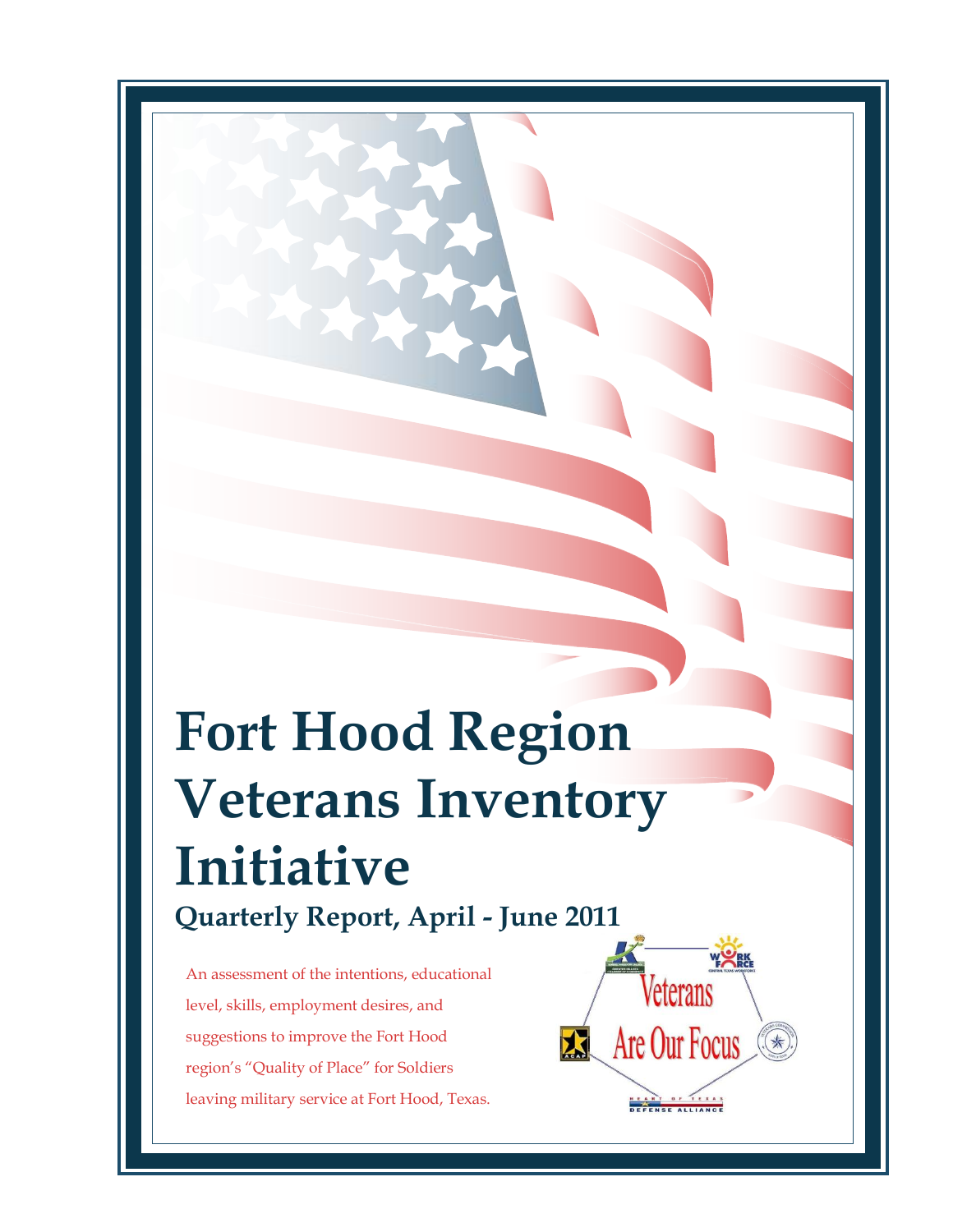

#### **Quarterly Report: 3rd Quarter, FY 2011**

(April - June 2011)

**A. BACKGROUND**: Operation Economic Transformation is the Greater Killeen Chamber of Commerce plan to identify, measure, and capitalize on new and emerging economic development opportunities present in the Fort Hood region. One key recommendation was to regularly administer a survey designed to capture insightful information regarding the skills and desired career fields of veterans separating from military service at Fort Hood. In July 2006, the following parties entered into a Memorandum of Understanding (MOU) to routinely inventory the intentions, educational level, skills, employment desires, and suggestions of separating Soldiers in order to improve the Fort Hood regional "Quality of Place":

- Fort Hood Adjutant General/Army Career and Alumni Program (ACAP)
- Workforce Solutions of Central Texas Board<br>- Workforce Solutions of Central Texas Service
- Workforce Solutions of Central Texas Service Centers
- Greater Killeen Chamber of Commerce
- Heart Of Texas Defense Alliance
- Texas Veterans Commission

Data is collected via a voluntary twelve-question survey administered during either the Transition Assistance Program (TAP) workshop or installation final clearance<sup>1</sup>. The purpose for the collection and analysis of this data is threefold:

1. Develop and retain the region's skilled and motivated military Veteran workforce;

2. Foster innovation and entrepreneurship; retain existing businesses, and attract new business to the region; and

3. Align the efforts of the participating agencies to enhance options for current and future/potential residents.

#### **B. DEMOGRAPHICS**

 $\overline{a}$ 

1. For the 3rd Quarter (April - June 2011), 880 Soldiers completing their military service responded to the survey with the demographics graphed below.

#### **DEMOGRAPHIC DISTRIBUTION**



**3rd QTR 2011**

<sup>1</sup> Retiring Soldiers may participate in TAP up to two years prior to their retirement date, while non-retiring Soldiers may participate up to one year in advance. For FY 2010, 28% of TAP participants are within 90 days of separation; an additional 50% are within 180 days of separation. Current legislation has been introduced to Congress known as the Hiring Heroes Act of 2011 that will require all Soldiers separating from the military to attend the TAP seminar and will provide the opportunity for more Soldiers to participate in the optional Veterans Inventory Initiative survey.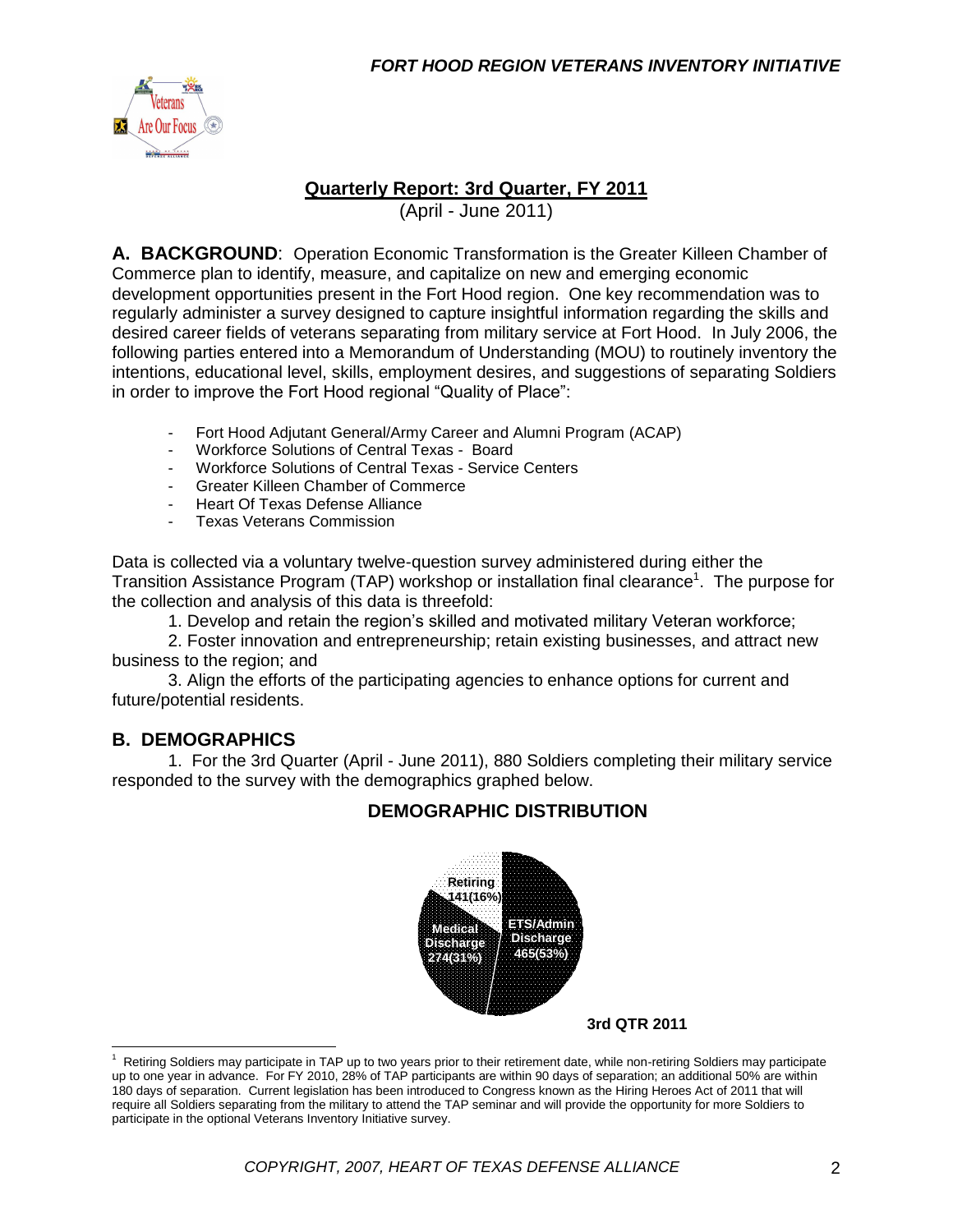

2. The Veteran's Inventory Initiative has collected data on why Soldiers are separating from the service since FY 2007 and, over that period, there have been nineteen recurring quarterly reports with a total of 17,270 separating Soldiers. The following graph compares reasons for separation from FY 2007 through 3rd Quarter 2011. The data shows that the percent of Soldiers separating due to ETS and retirement has decreased, whereas those separating due to medical separation has increased. The increase in the percent leaving the service for medical reasons may be a result of more efficiencies in the medical evaluation process as Soldiers are leaving the service after being assigned to the WTB.

| PERCENTAGE OF SEPARATIONS BY TYPE |              |              |       |              |              |  |
|-----------------------------------|--------------|--------------|-------|--------------|--------------|--|
|                                   |              |              |       |              |              |  |
|                                   | <b>FY 07</b> | <b>FY 08</b> | FY 09 | <b>FY 10</b> | <b>FY 11</b> |  |
| ■ ETS/Chap                        | 65.7         | 54           | 56    | 58           | 53.5         |  |
| <b>D</b> Medical                  | 15.5         | 25           | 27.5  | 24           | 30.1         |  |
| Retiring                          | 18.7         | 21           | 16.5  | 18           | 16.4         |  |

**C. INTENTIONS ON STAYING IN THE REGION**: The respondents were surveyed regarding their intentions on remaining in the region (within 30 miles of Fort Hood – generally equating to the Killeen-Temple-Fort Hood Metropolitan Statistical Area) when their service ended.

1. 332 respondents (representing 38% of all respondents) indicated they intended to stay in the region. This data represents:

- a. 90 retirees (64%) of all retirement eligible respondents.
- b. 242 (33%) of non-retirement eligible respondents.

In addition, 181 (34%) of the 551 who responded they did not intend to stay in the region, would do so if desirable employment were available.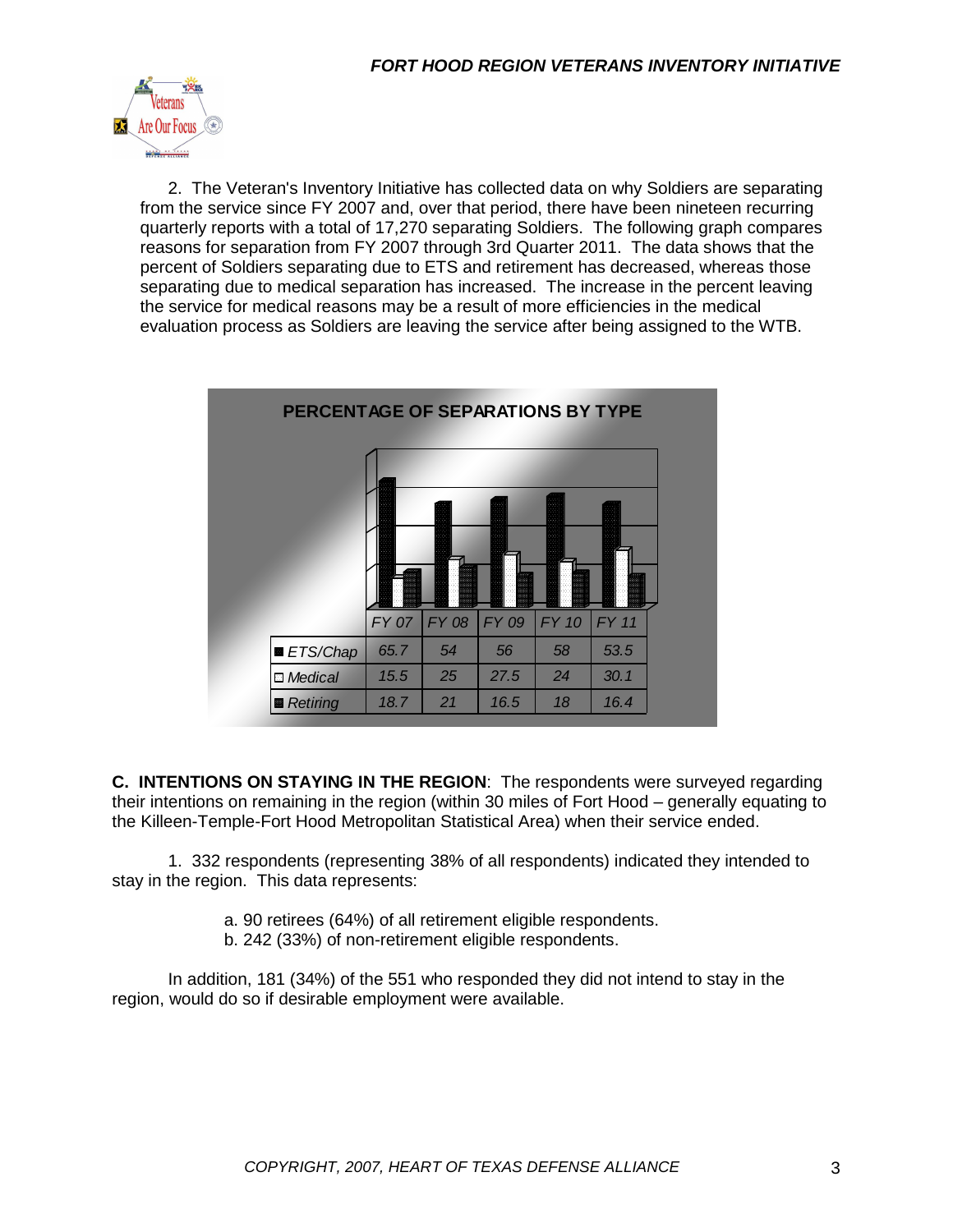



2. When analyzing data of Soldiers' intentions on remaining in the Temple-Killeen-Fort Hood MSA from October 2007 to June 2011, the graph below indicates that the percent of Soldiers intending to remain in the area has consistently averaged between 29 and 41 percent. Data for this quarter increased slightly from 2nd Qtr 2011 and is still within the historical range.<sup>2</sup> We will continue to monitor this information.



Respondents are able to more clearly indicate their intentions of their plans and desires once leaving the service. For this quarter, in addition to the 38% indicating they intend to remain in the area, another 21% would stay if desirable employment was available. Over the past 15 months, 1655 (36.5%) respondents intended to remain in the Central Texas region and another 945 (21%) respondents said they would stay if their desired employment was available. This data clearly demonstrates that desirable employment readily available within the MSA is a strong driving force in retaining Soldiers in this area following their service in the military.

3. Military retirees residing in the MSA: While the Veterans Inventory Initiative only surveys the intent of Soldiers departing the service, it is possible to more accurately track the disposition of the retiring population using data from the Retired Army Personnel System, which

 $2$  However, because these surveys are completed up to one year for non-retiring Soldiers and two years for retiring Soldiers before actually leaving the service, "intent" to remain (or leave) may change by the actual separation date.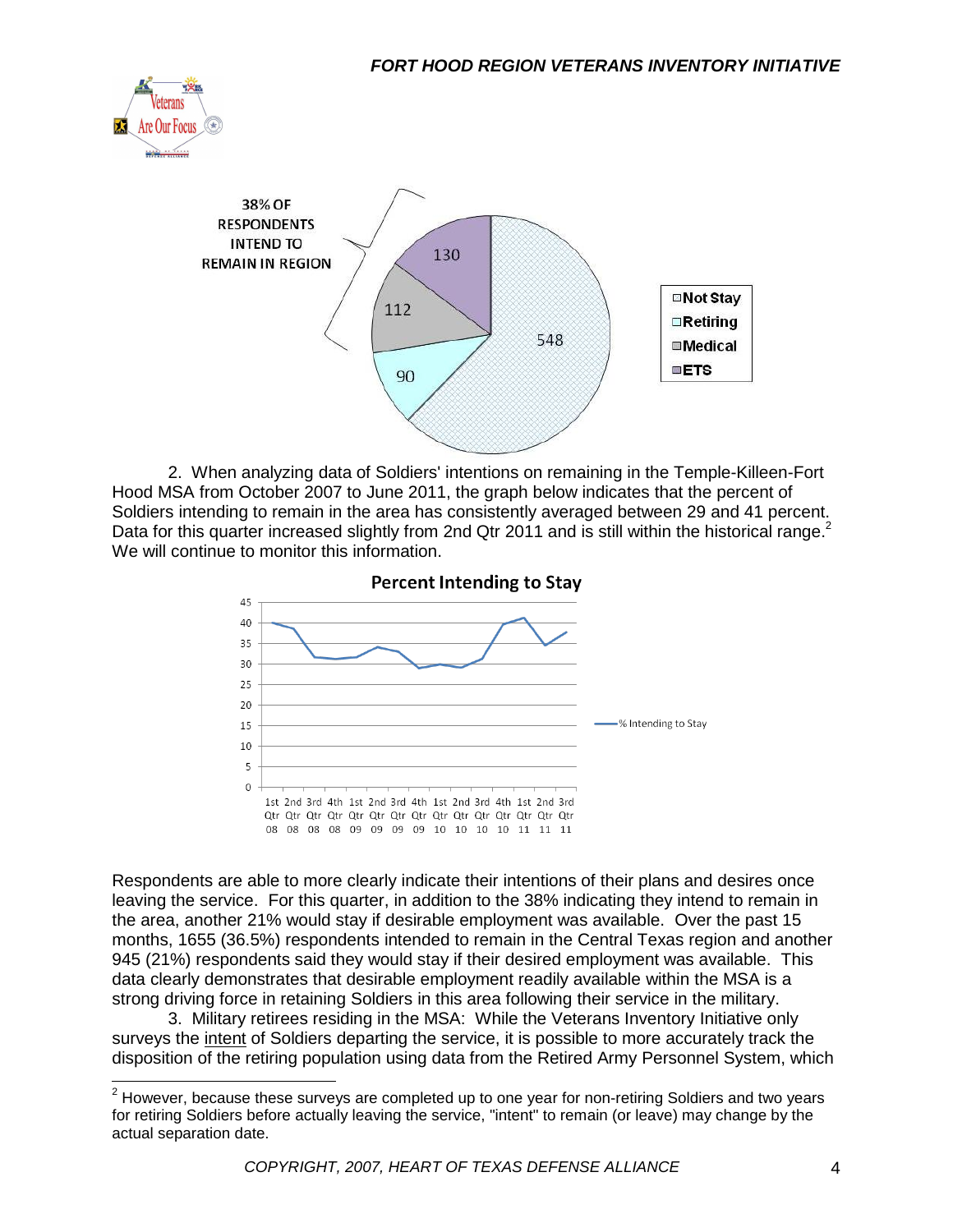

provides the actual numbers of retired Soldiers to zip code level. For the tenth quarter in a row, the rate of growth for retirees in the Killeen-Temple-Fort Hood MSA increased slightly; since June 2009, the number of military retirees grew by 6.4 percent in the Killeen-Temple-Fort Hood MSA. According to the Retired Army Personnel System data below, Killeen, Harker Heights, Belton, and Nolanville experienced growth rates exceeding the MSA average for the two year period of 2009-2011. An additional factor might be military retirees moving back into the Central Texas/Fort Hood area immediately upon retirement after having lived (been stationed) somewhere else. This is consistent with the latest census data that states the Bell County population increased by 30.4% from the years 2000 - 2010.

|                       | <b>JUNE</b><br>2009 | <b>JUNE</b><br>2011 | % GROWTH<br>2009 - 2011 |
|-----------------------|---------------------|---------------------|-------------------------|
| <b>KILLEEN</b>        | 8120                | 8641                | $+6.4$                  |
| <b>COPPERAS COVE</b>  | 3028                | 3114                | $+2.8$                  |
| <b>HARKER HEIGHTS</b> | 1843                | 2049                | $+11.2$                 |
| <b>TEMPLE</b>         | 1150                | 1152                | $+.2$                   |
| <b>KEMPNER</b>        | 884                 | 906                 | $+2.5$                  |
| <b>BELTON</b>         | 826                 | 880                 | $+6.5$                  |
| <b>LAMPASAS</b>       | 356                 | 348                 | $-2.2$                  |
| <b>GATESVILLE</b>     | 350                 | 353                 | $+.9$                   |
| <b>NOLANVILLE</b>     | 266                 | 284                 | $+6.8$                  |
| <b>SALADO</b>         | 206                 | 214                 | $+3.9$                  |
| <b>MSA</b>            | 17029               | 17941               | $+5.4$                  |

Overall, the growth in numbers of military retirees in the Temple-Killeen-Fort Hood MSA increased by 1.8 percent during the past year and by 5.4 percent during the past two years. As stated before, desirable employment readily available in the area is a strong driving force to retaining Soldiers in this area. In April 2008, the Texas Comptroller certified that the direct economic impact of military retirees and surviving annuitants in the Killeen, Temple, Fort Hood MSA (Bell, Coryell and Lampasas counties) equates to \$791.5 million annually. We will continue to monitor retiree data to determine the potential relationship between intent and the number of retirees that actually remain in the region.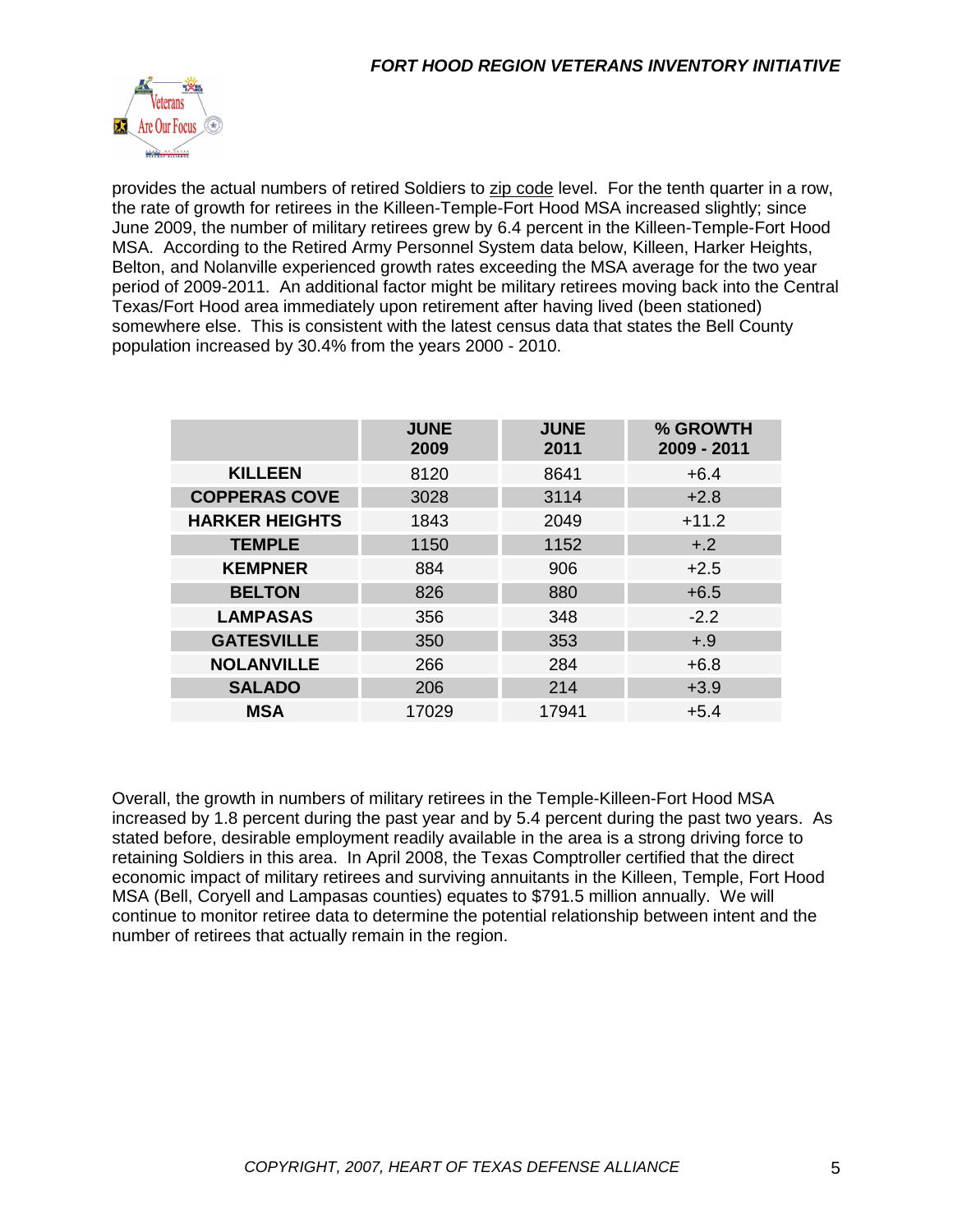



In addition to tracking the retiree military growth rate for the Killeen-Temple-Fort Hood MSA, we are also able to track the military retiree rate of growth for north Texas (174 counties less the Killeen-Temple-Fort Hood MSA). From December 2007 to June 2011, the rate of growth of military retirees in north Texas was 1% compared to the rate of growth for military retirees in the Temple-Killeen-Fort Hood area which was 12.7% for the same time period. While the growth rates of military retirees for both areas are increasing at a slower rate than in previous quarters, the rate of military retiree growth in the Killeen-Temple-Fort Hood MSA is higher than the rate of military retiree growth in north Texas.

Additionally, while the national economy was continuing to experience the effects of the slowly recovering economy as a result of the recession this reporting period, the Killeen-Temple-Fort Hood MSA:

a. Retail growth increased Killeen sales tax rebates by 4.9%; Harker Heights' rebates up 5% in 2010.

b. Area home sales continue upward and the housing market close to a six-month supply indicating a healthy market (down from 11-month supply in January); homes selling at 96% asking price; median selling price rose by 2%, July 2011.

c. Population growth of 15.07% since 2000 in the Killeen-Temple-Fort Hood metropolitan area, Sperling's, www.bestplaces.net, Feb 2011.

d. Bell County grew by one-third and climbed to number 16 in the state of 254 counties in terms of population size, U.S. Census Bureau, 17 Feb 2011.

e. The Killeen-Temple-Fort Hood metro area's cost of living is 19.4% lower than the U.S. average, Sperling's, www.bestplaces.net, Feb 2011.

f. Compared to the rest of the country, the Killeen-Temple-Fort Hood metro area's cost of living is 19.4% lower than the U.S. average, Sperling's, www.bestplaces.net, Feb 2011.

g. Central Texas continued to outpace the state and nation in job growth in 2010; the Killeen-Temple-Fort Hood MSA added 600 non-agricultural jobs in December 2010, Texas Work Force Commission, 21 Jan 2011.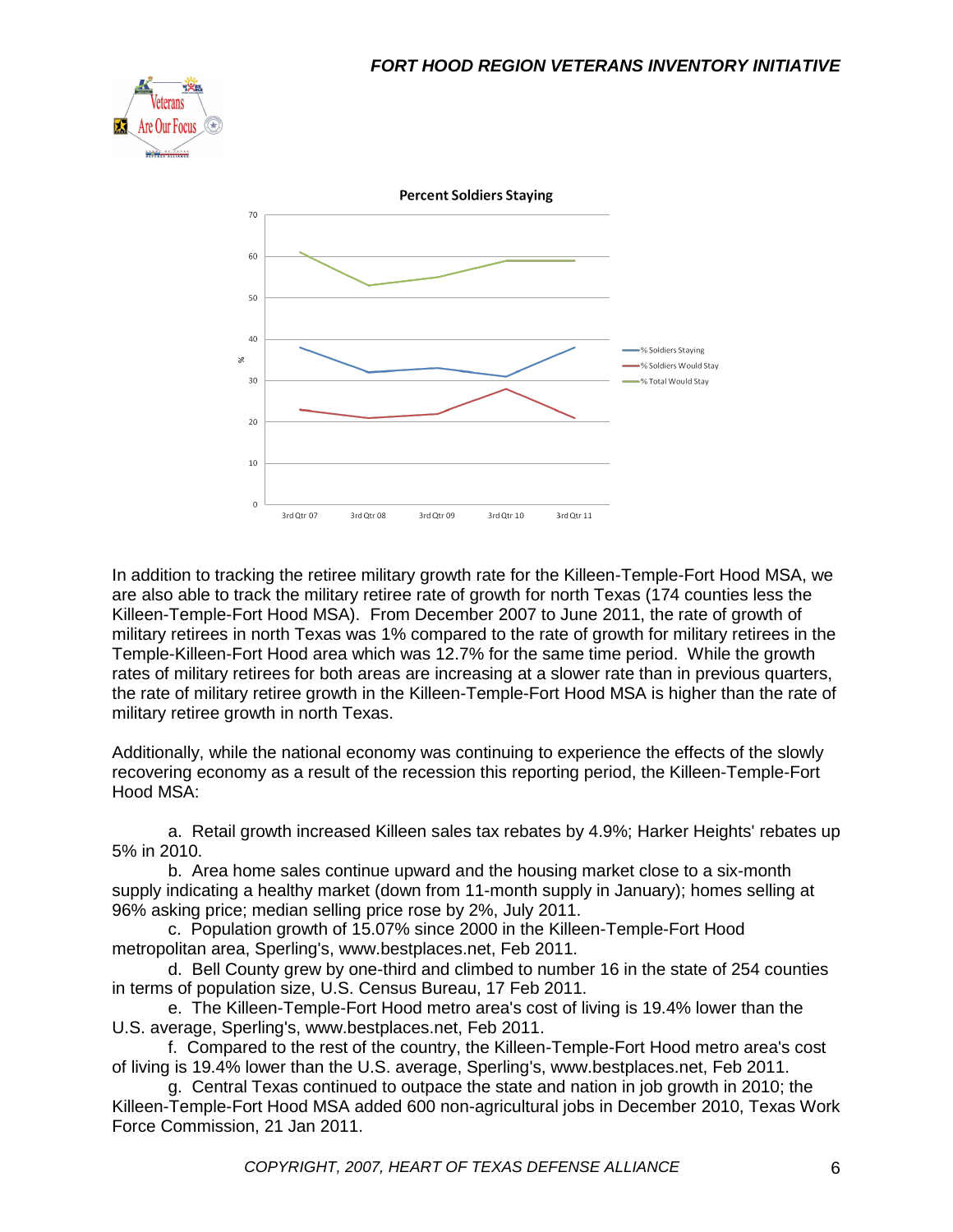

h. Texas A&M University - Central Texas signed articulation agreements with Central Texas College, Temple College, and various other regional community colleges to streamline the transfer process to TAMU-CT in order to complete a bachelor's degree.

i. Killeen ranked #1 on the Best Cities for Jobs list in 2011, moving up from #4 in 2010, www.forbes.com, May 2011.

j. Central Texas College main campus student head count jumped from 6357 in the fall of 2010 to 6641 in the spring of 2011.

k. The Killeen-Fort Hood Regional Airport's economic impact is five years ahead of schedule, GKCC, June 2011.

In addition to these indicators of economic stability for the Killeen-Temple-Fort Hood MSA, there are many other indicators of growth and stability in the area such as construction of the new Darnall Army Medical Center, construction of the new Seton Medical Center in Harker Heights, three new military medical clinics in Harker Heights, Copperas Cove and Killeen, a 3.9% increase in 2010 over the 2009 enplanements at the Killeen-Fort Hood Regional Airport, as well as the opening and increasing enrollment of the new Texas A&M University-Central Texas.

**D. MILITARY OCCUPATIONAL SPECIALITIES**: Departing Soldiers represented 138 different Military Occupational Specialties. However, 85% (745/880 respondents) can be grouped into seven general areas: Logistics/Transportation, Combat Arms, Maintainers/Repairers, Medical, Information Technology/Communications, Engineers, and Military Intelligence. This is the fifth time that Military Intelligence was ranked as one of the top reported MOSs of departing Soldiers.

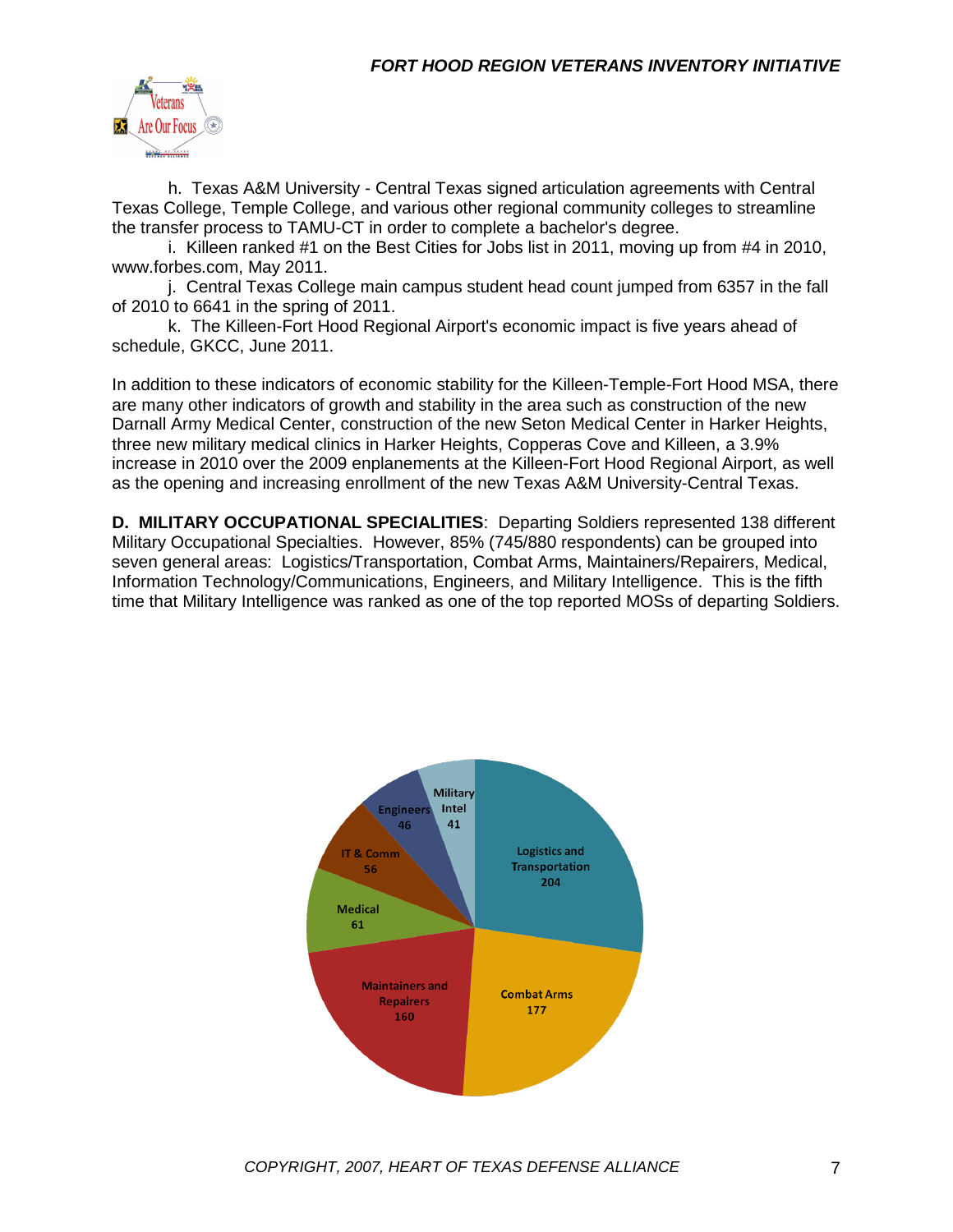

#### **LOGISTICS AND TRANSPORTATION**

Due to the types of units assigned to Fort Hood and the deployment cycles, the largest group of Soldiers separating from Fort Hood is usually Combat Arms. However, for this quarter, Logistics and Transportation has the largest group separating from the service at Fort Hood.

Soldiers serving in the logistics and transportation fields comprise 24% of reported fields.

| <b>Petroleum Supply</b><br>Specialists (72)     | Supervise the receipt, storage, accountability, and cares for<br>dispensing, issuing and shipping bulk or packaged petroleum, oils,<br>and lubricants.                                                                                   |
|-------------------------------------------------|------------------------------------------------------------------------------------------------------------------------------------------------------------------------------------------------------------------------------------------|
| <b>Motor Transport</b><br><b>Operator</b> (49)  | Supervises and operates wheel vehicles to transport personnel and<br>cargo. Oversees and checks proper loading and unloading of cargo<br>on vehicles and trailers.                                                                       |
| <b>Automated Logistical</b><br>Specialists (34) | Supervise and perform management or stock record/warehouse<br>functions pertaining to receipt, storage, distribution and issue, and<br>maintain equipment records and parts.                                                             |
| <b>Unit Supply</b><br>Specialists (32)          | Supervise or perform duties involving the request, receipt, storage,<br>issue, accountability, and preservation of individual, organizational,<br>installation, and expendable supplies and equipment.                                   |
| <b>Ammunition Supply</b><br>Specialists (6)     | Assists in receipt, storage, issue, maintenance, modification,<br>destruction, and demilitarization of explosive items. Performs<br>ammunition supply stock control and accounting duties using both<br>automated and manual procedures. |
| <b>Water Treatment</b><br>Specialist (4)        | Supervise or performs installation, operation of water purification<br>equipment, water storage and distribution operations and activities.                                                                                              |

#### **COMBAT ARMS**

Although the number of Combat Arms Soldiers separating from the service is usually the largest group, there are still a large number separating this quarter with this MOS. Most, if not all, will be combat veterans of the Iraq/Afghanistan campaigns, which have a distinctive small-unit focus by their nature. Therefore, in addition to the skills listed below, these Soldiers would likely have extensive leadership and staff planning skills that far surpass those of their civilian peers.

Soldiers in combat arms comprise 21% of the reported fields.

| Infantry $(66)$              | Member or leader who individually employs small arms/heavy anti-   |  |  |  |
|------------------------------|--------------------------------------------------------------------|--|--|--|
|                              | armor weapons in support of combat operations                      |  |  |  |
| Field Artillery (43)         | Operate or supervise high technology cannon artillery weapons,     |  |  |  |
|                              | automated tactical data systems, intelligence activities, target   |  |  |  |
|                              | processing, radar operations, artillery surveying operations, or   |  |  |  |
|                              | meteorological observation.                                        |  |  |  |
| Armor $(49)$                 | Member or leader who employs main battle tanks or cavalry fighting |  |  |  |
|                              | vehicles in combat operations, and performs reconnaissance and     |  |  |  |
|                              | security.                                                          |  |  |  |
| <b>Air Defense Artillery</b> | Operate command/control/communications/computer information        |  |  |  |
| (19)                         | systems or the lightweight, highly mobile Avenger or medium weight |  |  |  |
|                              | Patriot Air Defense Missile systems.                               |  |  |  |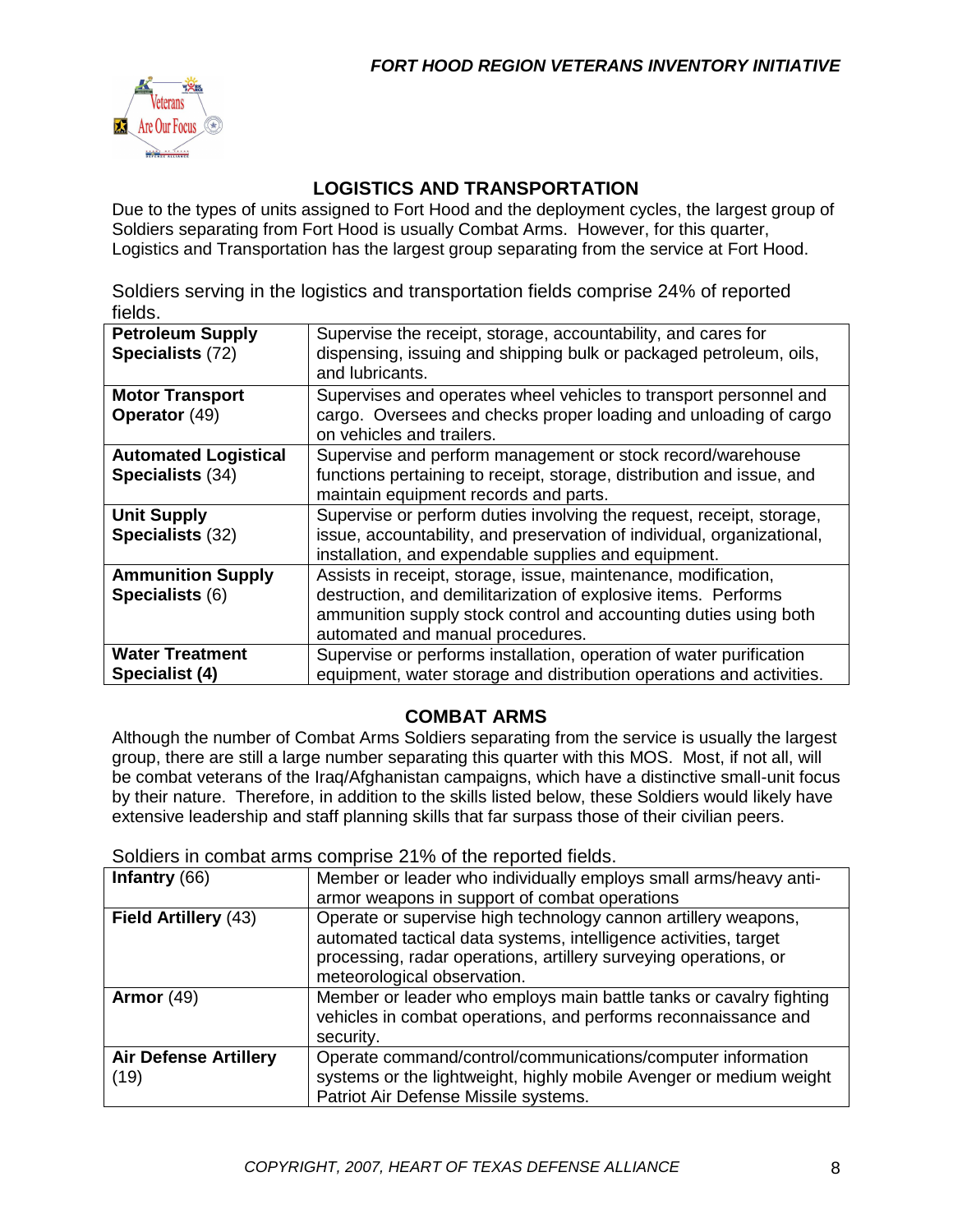

#### **MAINTAINERS/ REPAIRERS**

Soldiers that work in the field of maintenance and repair comprise 18.6% of the population.

| Special purpose (29)                     | 15 different low-density fields that require a degree of technical skills<br>that would support the repair and maintenance of Army vehicles and<br>equipment. These skills include metal workers (welders),<br>machinists, small arms and fire control repair, power generation,<br>computer/detection systems, radar, avionic communication<br>equipment, and special purpose equipment (such as HVAC and<br>refrigeration systems). |
|------------------------------------------|---------------------------------------------------------------------------------------------------------------------------------------------------------------------------------------------------------------------------------------------------------------------------------------------------------------------------------------------------------------------------------------------------------------------------------------|
| <b>Wheeled Vehicle</b>                   | Supervise and perform unit, direct support and general support level                                                                                                                                                                                                                                                                                                                                                                  |
| Mechanics (54)                           | maintenance and recovery operations on light and heavy wheeled<br>vehicles, their associated trailers and material handling equipment.                                                                                                                                                                                                                                                                                                |
| <b>Aviation repairers (47)</b>           | 10 different enlisted specialties (less pilots and air traffic controllers)<br>ranging from aircraft structural repairers to airframe-specific<br>armament/electrical/avionics system repairers.                                                                                                                                                                                                                                      |
| <b>Tracked Vehicle</b><br>Mechanics (23) | Perform or supervise unit maintenance, diagnose, and troubleshoot<br>malfunctions on gas turbine and diesel power plants; the suspension,<br>steering, hydraulics, auxiliary power units, and the armament/fire<br>control systems on tracked vehicles including the M1 Abrams main<br>battle tank and Bradley Fighting Vehicle.                                                                                                      |

#### **MEDICAL**

Personnel in the medical field make up 7.1% of the reported fields.

| <b>Health Care Specialist</b> | Provide emergency medical treatment, limited primary care, force                                                                                                                                                                                                                                                                                                                                                     |
|-------------------------------|----------------------------------------------------------------------------------------------------------------------------------------------------------------------------------------------------------------------------------------------------------------------------------------------------------------------------------------------------------------------------------------------------------------------|
| (39)                          | health protection, evacuation in a variety of operational and clinical<br>settings from point of injury or illness through the continuum of<br>military health care under the supervision of a physician, nurse or<br>physician's assistant. As a field combat medic, provides emergency<br>medical care/treatment at point of wounding on the battlefield or to<br>battle and non-battle casualties during wartime. |
| Other $(20)$                  | 6 Medical Log Spec, 2 Mental Health Spec, 2 Biomedical Equipment<br>Specialist, 2 Patient Admin Spec, 1 Medical Lab Specialists, 1<br>Operating Room Specialists, 1 Vet Food Insp Spec, 1 Nutrition Care<br>Spec, 1 Animal Care Spec                                                                                                                                                                                 |

#### **INFORMATION TECHNOLOGY AND COMMUNICATIONS**

The information technology and communications field makes up 6.5 %of the fields reported.

| <b>Signal Support</b>     | Supervise, install, employ, maintain, troubleshoot and assist users  |  |  |
|---------------------------|----------------------------------------------------------------------|--|--|
| <b>Systems Specialist</b> | with battlefield signal support systems, terminal devices, satellite |  |  |
| (24)                      | communications equipment and automated telecommunications            |  |  |
|                           | computer systems, to include local area networks, wide area          |  |  |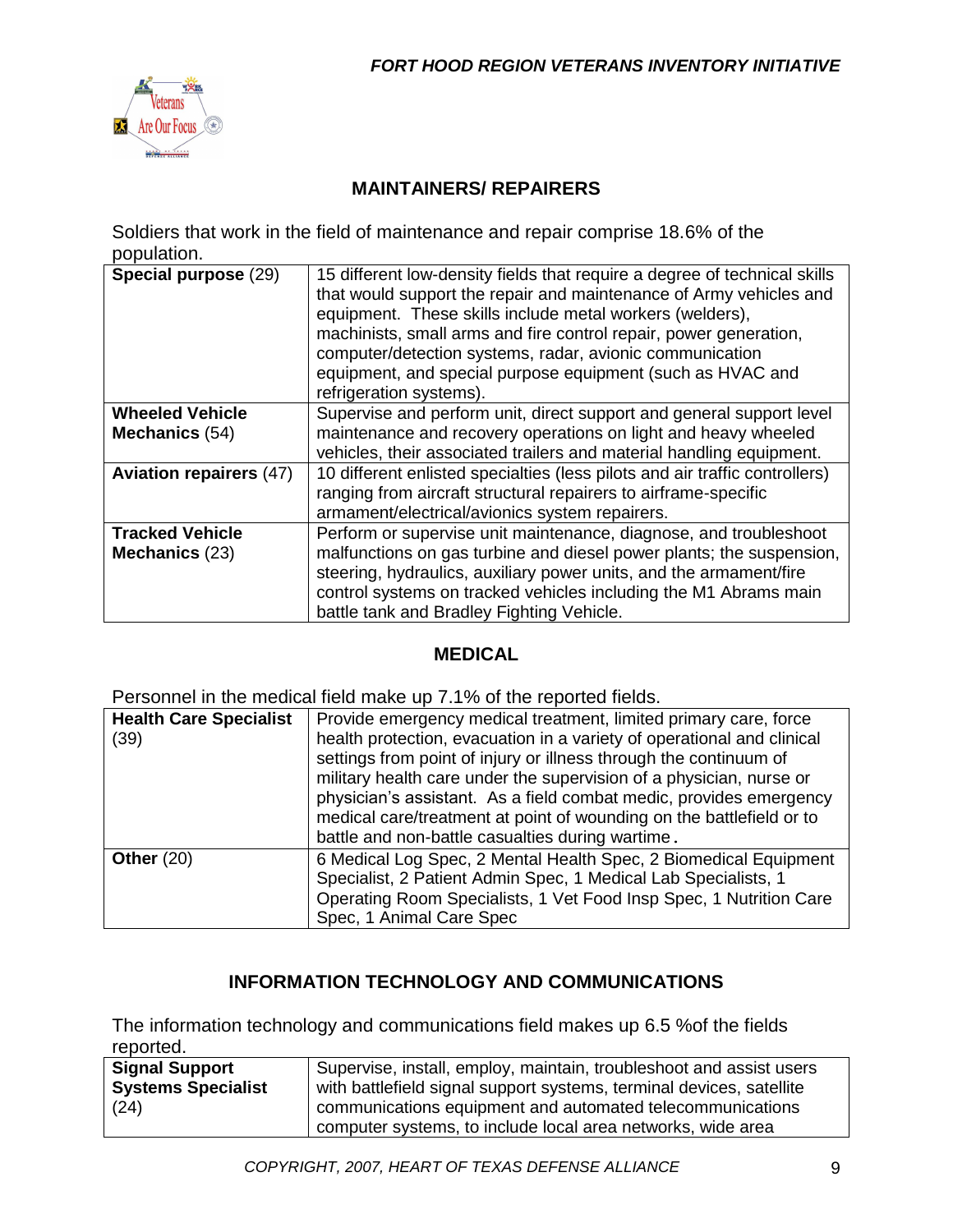

|                              | networks and routers. Integrate signal systems and networks;          |
|------------------------------|-----------------------------------------------------------------------|
|                              | performs unit level maintenance on authorized signal equipment and    |
|                              | associated electronic devices; train and provide technical assistance |
|                              | to users of signal equipment.                                         |
| <b>Information</b>           | Supervise, install, operate and perform unit level maintenance on     |
| <b>Technology Specialist</b> | multi-functional/multi-user information processing systems,           |
| (11)                         | peripheral equipment, and associated devices. Perform analyst and     |
|                              | information assurance functions and conducts data system studies.     |
|                              | Perform Information Services Support Office (ISSO) duties of          |
|                              | printing, publications, records management and Communication          |
|                              | Security (COMSEC) custodian functions and certification authority     |
|                              | duties in support of the Defense Message System (DMS).                |
| <b>Multichannel</b>          | Supervise, install, operate and perform unit level maintenance on     |
| <b>Transmission System</b>   | multi-channel line-of-site and tropospheric scatter communications    |
| <b>Operator-Maintainer</b>   | systems, communications security (COMSEC) devices, and                |
|                              |                                                                       |
| (6)                          | associated equipment.                                                 |
| <b>Satellite</b>             | Satellite Communication Systems Operator-Maintainers are              |
| <b>Communication</b>         | responsible for making sure that the lines of communication are       |
| <b>Systems-Operator</b>      | always up and running. They install, operate, maintain and repair     |
| Maintainer (4)               | strategic and tactical multichannel satellite communications.         |
| <b>Cable Systems</b>         | Cable Systems Installer-Maintainers are primarily responsible for     |
| Installer-Maintainer (3)     | installing, operating and performing maintenance on cable and wire    |
|                              | communications systems, communication security devices and            |

#### **ENGINEERS**

The engineer field makes up 5.4% of the fields reported.

| <b>Combat Engineer (30)</b> | Engaged in providing mobility, counter-mobility and survivability<br>support to combat forces. Operates, directs and assists in the<br>operation of various light and heavy engineer wheeled and tracked<br>vehicles. Directs construction of shelters and assembly of military<br>fixed bridges. |
|-----------------------------|---------------------------------------------------------------------------------------------------------------------------------------------------------------------------------------------------------------------------------------------------------------------------------------------------|
| <b>Other (16)</b>           | 9 Construction Engineers, 1 Carpentry and Masonry Specialists,<br>and 1 Plumber                                                                                                                                                                                                                   |

#### **MILITARY INTELLIGENCE**

The military intelligence field makes up 4.8 %of the fields reported.

| <b>Intelligence Analyst</b><br>(14)                   | Supervises, performs, or coordinates collection management,<br>analysis, processing, and dissemination of strategic and tactical<br>intelligence.                                                                                                                         |
|-------------------------------------------------------|---------------------------------------------------------------------------------------------------------------------------------------------------------------------------------------------------------------------------------------------------------------------------|
| <b>Human Intelligence</b><br><b>Collector</b><br>(10) | Supervises and conducts debriefings and interrogations and<br>elicitations in English and foreign languages for positive intelligence<br>and force protection information. Translates documents, prepares<br>and edits reports. Conducts analysis and performs briefings. |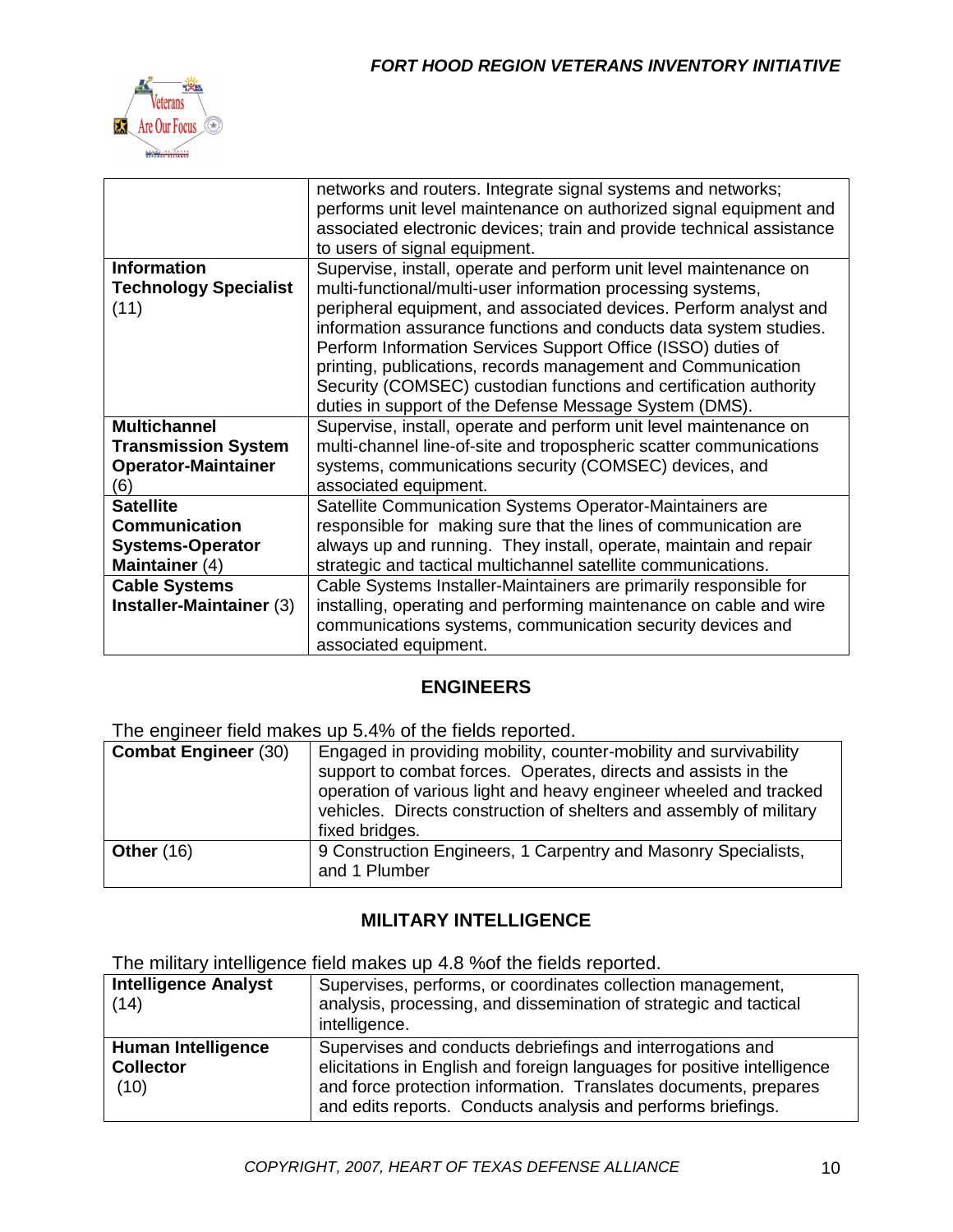

| <b>Signals Intelligence</b><br>Analyst (5) | Supervises and performs analysis and reporting of intercepted foreign<br>communications. Performs collection management and produces<br>intelligence reports. |
|--------------------------------------------|---------------------------------------------------------------------------------------------------------------------------------------------------------------|
| <b>Military Intelligence</b>               | Performs and supervises maintenance, integration, and electronics                                                                                             |
| <b>Systems</b>                             | monitoring on various computer systems. Conducts computer                                                                                                     |
| <b>Maintainer/Integrator</b>               | network operations, installs and reconfigures computer hardware and                                                                                           |
| (2)                                        | software and authors web applications.                                                                                                                        |

**E. DESIRED POST- MILITARY SERVICE EMPLOYMENT:** Respondents are asked to indicate the type (or types) of post-military employment they desire. In order to standardize input for ease of analysis, the survey provides 14 broad categories conforming to industry categories found in the North American Industrial Classification System (NAICS), but respondents may write in and/or amplify any area not listed. For this 3rd Quarter report, the top five desired categories of post-military service employment were<sup>3</sup>:

#### **SOLDIER SPOUSE**

| 1. Law Enforcement/Security:       | 16 |
|------------------------------------|----|
| 2. Education/Teaching:             | 72 |
| 3. Medical/Health Field:           | 71 |
| $\sim$ $\sim$ $\sim$ $\sim$ $\sim$ |    |

4. Computers/Software: 68 4. Management/Business: 37

7 1. Medical/Health Field: 83 2. Administrative/Office: 63 3. Education/Teaching: 46

5. Management/Business: 66 5. Law Enforcement/Security: 28

The anomalies in Military Occupational Specialty data may have been carried over to the types of post-service employment desired. Because of the higher number of Combat Arms respondents eligible to leave the military this quarter due to the redeployment cycles, Law Enforcement as a desired career after military service has continued to remain one of the top three desired careers after leaving the service since Oct 2007. A wide range of possibilities available in the Law Enforcement area is apparently appealing. Once again, a career in the Management/Business field is listed as one of the top three desired careers after military service and has been since October 2007. For the past eighteen months, a career in the Medical/Health Field was one of the top three desired second careers and has been since January 2010.

The Medical/Health Field, once again, topped the list for desired spouse employment when it dropped out of the top choices last quarter after having been in the top five since July 2008. Since October 2007, the top desired careers have always included Administrative/Office, Education/Teaching, and Management/Business.

 $3$  Employers desiring to hire Fort Hood veterans may post their employment website URL link on the ACAP website (www.acap.army.mil). Employers may also coordinate with the Fort Hood Transition Services Manager (Linda Christ at (254)288-6735) to arrange to recruit potential Veteran employees in person Tuesday through Thursday, and briefly address the TAP workshop (industry they represent, skills they are seeking, availability to discuss job opportunities.) Employers may place a job posting via "Work in Texas" (www.workintexas.com) - a statewide, internet-based job matching system through the Central Texas Workforce Center (254)200-2020. The Texas Veterans Services staff work closely with the Central Texas Workforce Business Services including job development, direct referrals, and military skills-civilian occupations matching. Contact Jerry Butts (Killeen: (254)200-2026) or Waverly Hargrove (Temple: (254)773-1607, ext 4032) for more information.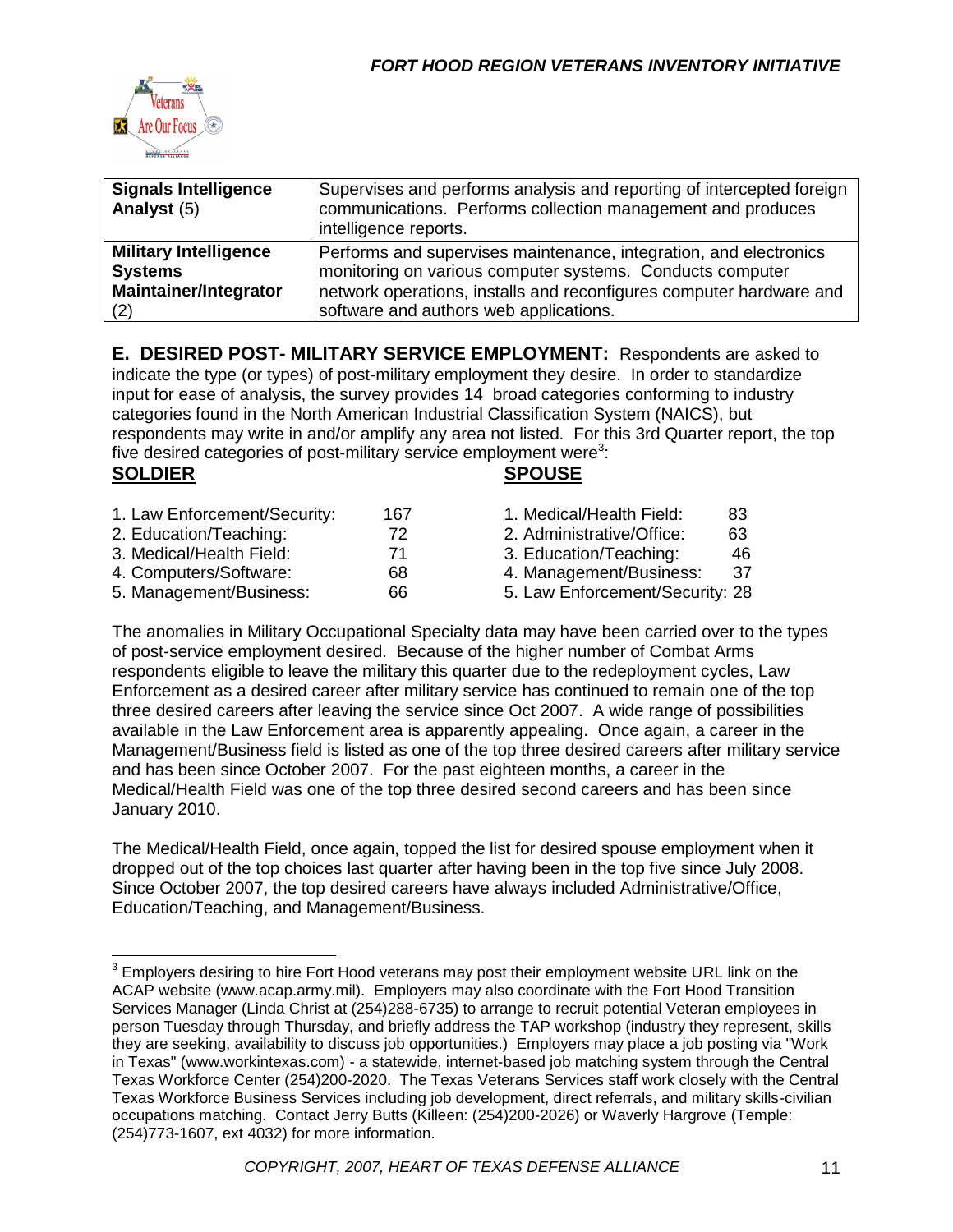

The top categories of desired post-service employment for those intending to retire from military service are:

- 1. Management/Business: 23 responses
- 2. Law Enforcement/Security: 18 responses
- 3. Education/Teaching: 18 responses
- 
- 4. Equipment Maint/Repair: 13 responses
- 5. Medical/Health Field: 11 responses

Management/Business was listed as the top desired area of employment after leaving the service upon retirement. Many Soldiers have been in leadership positions during their time in the military and have mastered the skills of management. Many have also most likely furthered their education in this area during their time in the service to obtain a degree in some area of business that makes them marketable and a desirable employee along with their MOS experience. Since October 2007, Education/Teaching has always been one of the top five desired employment choices after retirement except for the months of October - December 2009. Equipment Maintenance/Repair was listed for the fourth time as one of the top five desired career choices for those who are retirement eligible. We will continue to monitor this in future reports. As has been seen in many past reports, the Medical/Health Field continues to be one of the top five desired post-service areas of employment as past medical MOS experience can easily transfer into the civilian job market. With the construction of the new Seton Medical Center along with Metroplex Adventist Hospital and Scott and White Memorial Hospital, the Killeen-Temple-Fort Hood MSA area provides many opportunities for future jobs after retirement.

Officers and Non-Commissioned Officers eligible to retire have spent many years leading increasingly larger and more complex organizations, are graduates of an Army Professional Education system that focuses on developing their leadership skills, and have demonstrated success as a result of their longevity of service. In most cases, their skills would include human resource development, supervision of large numbers of subordinates, fiscal planning, etc. Therefore, Management and Administration are areas of post-service employment that are consistent with their training and experience.

The *Operation Economic Transformation* Report identified four "target industries" or clusters that present the Greater Fort Hood Region with immediate opportunities for economic growth:

Information Technology Transportation and Logistics Healthcare Services Business Services

Clusters are geographic concentrations of interconnected firms and institutions utilizing related applications and serving similar markets. When fully developed, clusters can act as the principal drivers of economic growth and innovation in a region. The report recommended pursuing the development of these four clusters through a coordinated strategy of business retention, recruitment and entrepreneurship.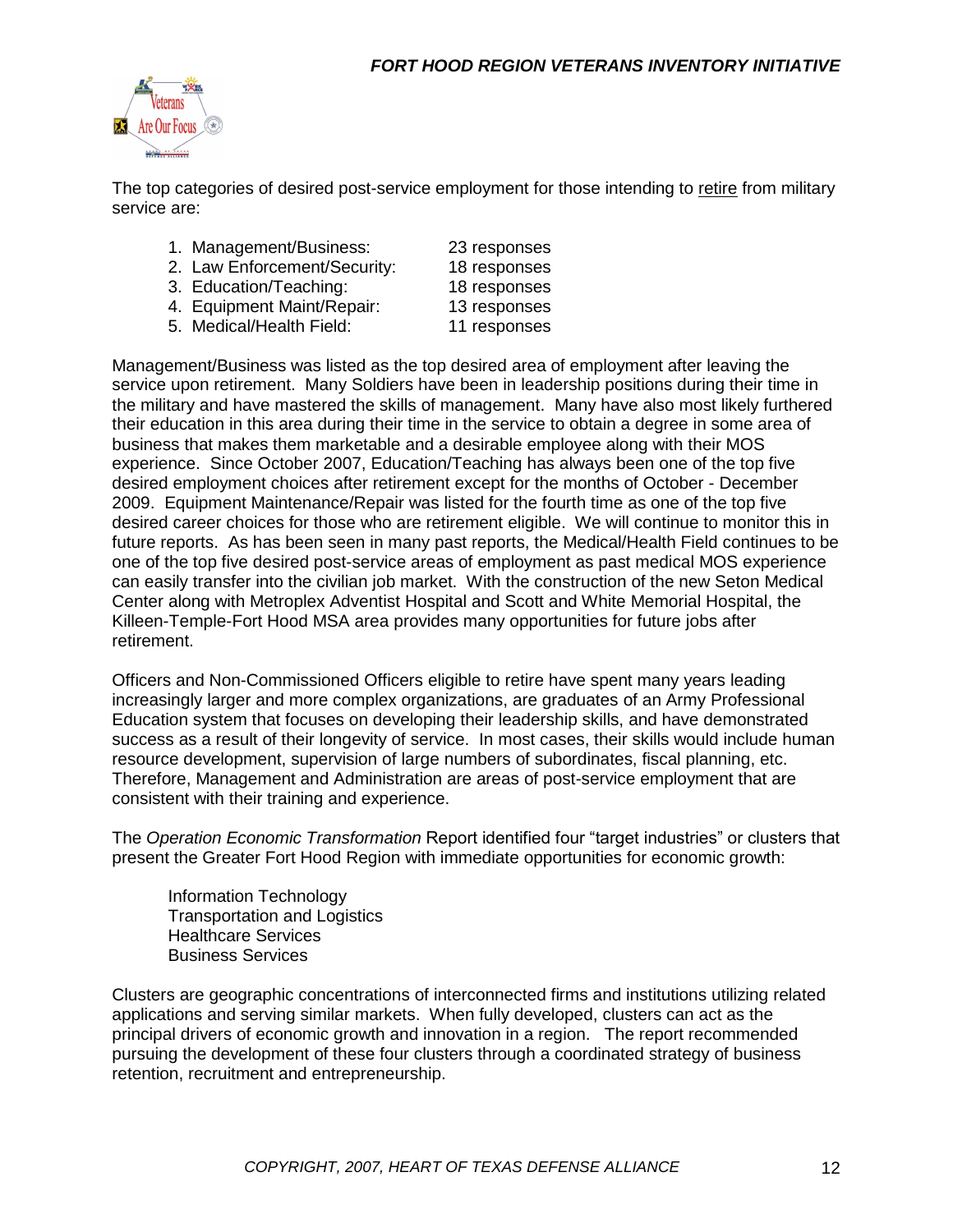#### *FORT HOOD REGION VETERANS INVENTORY INITIATIVE*





When separating the respondents into major MOS categories, the data directly correlates to these target clusters in the Operation Economic Transformation Report as shown in the chart above. In addition, because Officers and Non-Commissioned Officers eligible to retire have spent many years of their military career in leadership positions and are graduates of an Army Professional Education system, they have acquired many skills in Management and Administrative roles. This training and experience, regardless of their MOS, would directly correspond with the Business Services cluster.

**F. EDUCATION LEVEL OF THOSE REMAINING IN THE REGION:** Respondents provide their highest level of educational attainment. For this quarter, 71% percent of the respondents who intend to remain in the region have some level of post-secondary education:

- 1. Some College 50%
- 2. Associates Degree 10.8%
- 3. Baccalaureate Degree 7.5%
- 4. Masters Degree 2.7%

The data from 17,270 Soldiers separating over the last 19 quarters indicates that for those Soldiers who intend to remain in the Killeen-Temple-Fort Hood MSA (both retirement eligible and non-retirement eligible) educational attainment has increased steadily from 2007 to present.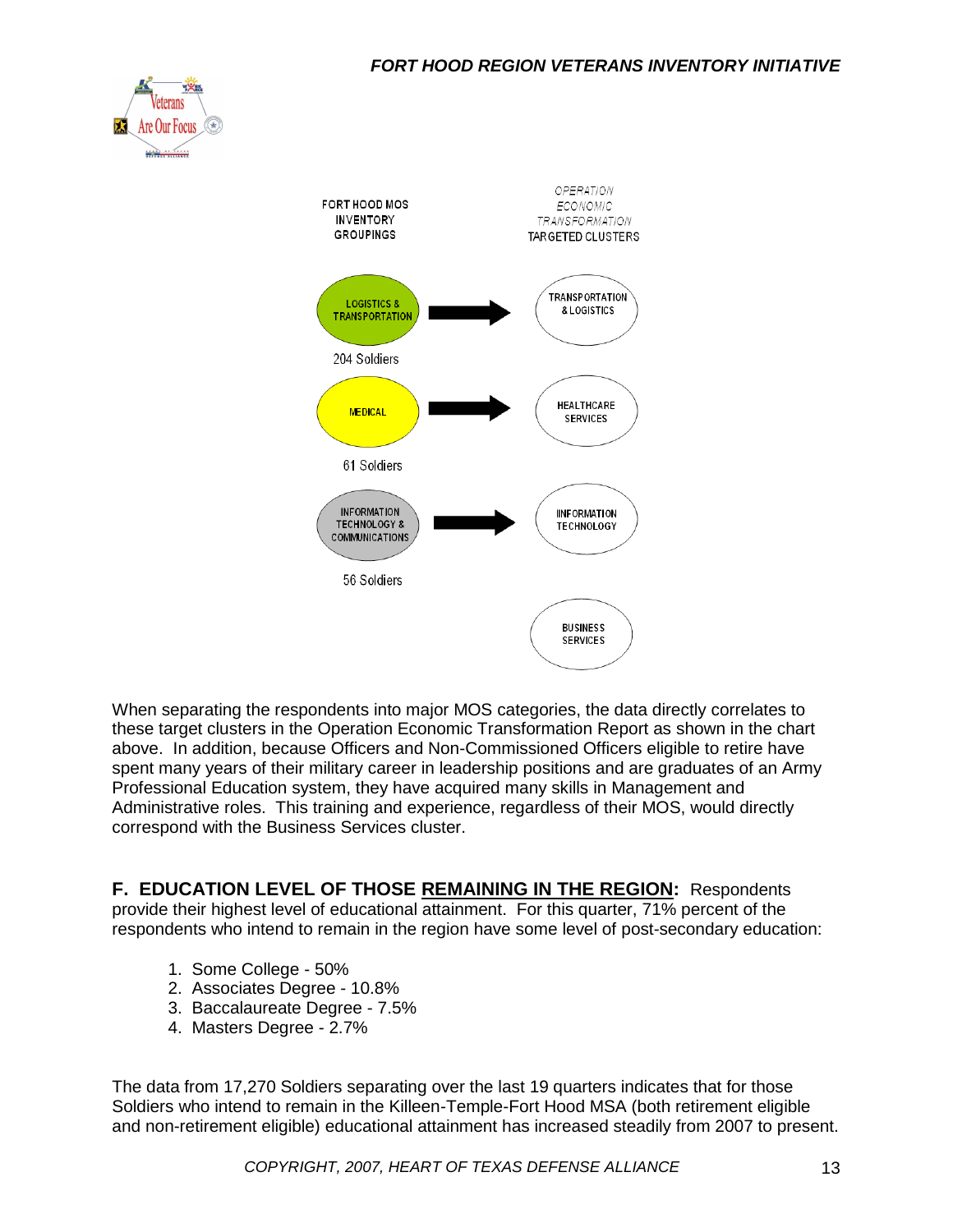

However, when separating the data between those who intend to stay and those who do not intend to stay, the level of educational attainment can be broken down between the following two graphs. At the current economic time, businesses desire to hire veterans, but the educational level sometimes isn't high enough. When taking into account that Central Texas offers a low cost of living, has several post secondary institutions within the Killeen-Temple-Fort Hood MSA where Soldiers are able to complete their degrees, and the fact that a large percent of Soldiers separating from the service desire to remain in the area, the Killeen-Temple-Fort Hood MSA is becoming a very desirable area for potential business partners to relocate to the area. The recent and successful move by the CGI Group Inc. to the Belton area demonstrates a perfect example of the benefits for other future businesses to move to the area. This opportunity may also motivate many other Soldiers who have started their degree as indicated in the above graph to complete their education through the use of their Post 9/11 GI Bill benefits with the potential of a job in the area after leaving the service.



The survey asks respondents if they do not intend to remain in the MSA upon leaving the service, would a job available in the area change their response. Typically, another 18% - 26% would remain in the area if a job were available. When looking at both charts on educational attainment, the Killeen-Temple-Fort Hood MSA has a large pool of highly educated job applicants to choose from and it is clear that many would respond favorably to remaining in the area if the right job was available to choose from at the end of their service in the military. It is understandable that jobs readily available within the area would retain many more Soldiers within the MSA upon leaving the service, however the Census Bureau just confirmed that 2.4 million businesses are owned by military veterans. Veterans have many years of military experience preparing them for the rigors of running a small business. Their discipline, drive, and motivation are characteristics that make them desirable employees. The combination of self-driven veterans and an inexpensive cost of living makes the Killeen-Temple-Fort Hood MSA a desirable place to retire.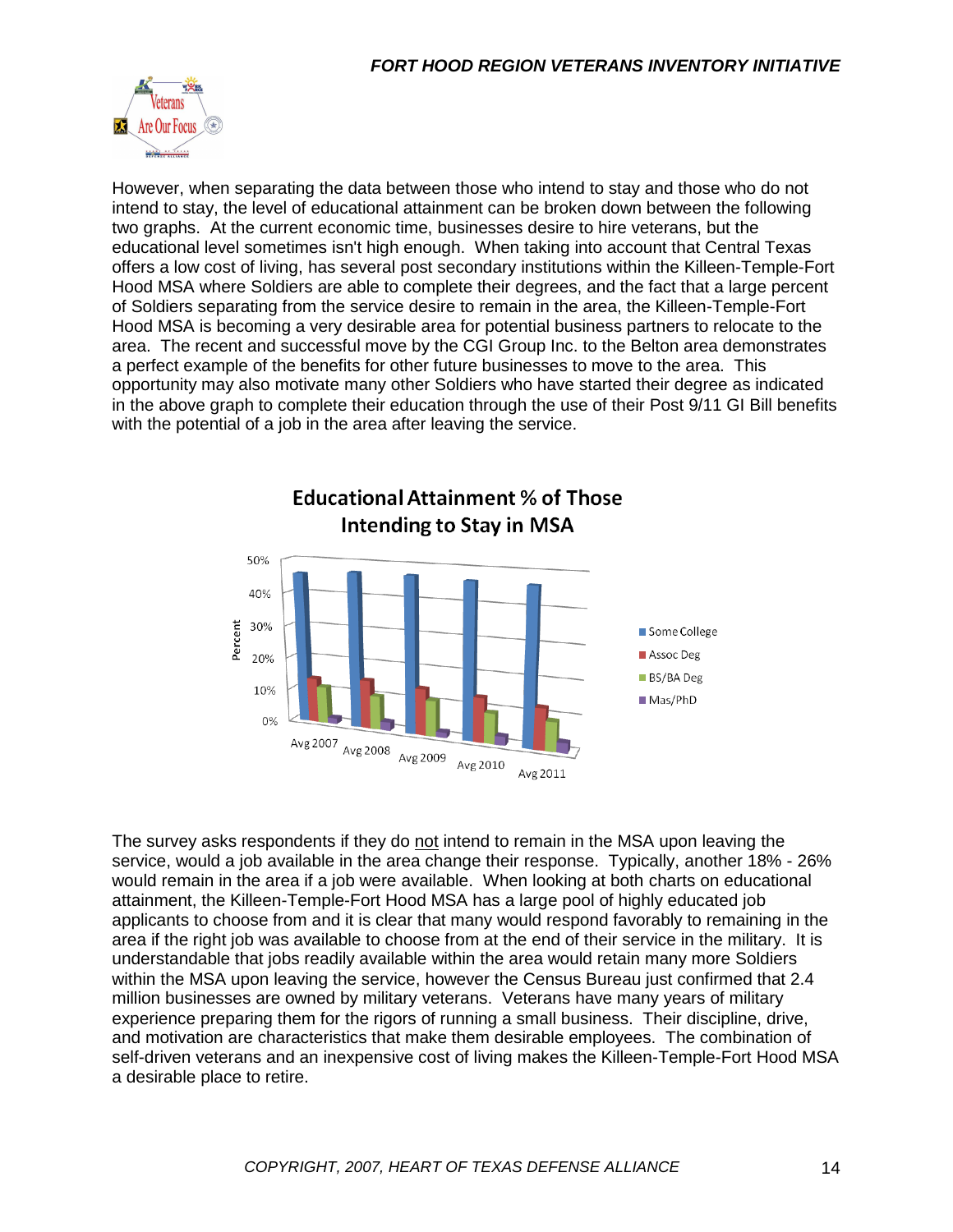



#### **Educational Attainment % for Those** Not Intending to Stay in MSA

#### **G. DESIRED "QUALITY OF PLACE" IMPROVEMENTS:**

1. In the past, the Veteran's Inventory Initiative reports have tracked the respondents' desired improvements (their perception of the Central Texas Quality of Place) if remaining in the Killeen-Temple-Fort Hood MSA after separation from the military service. Respondents were also given the opportunity to provide additional comments regarding their response to "quality of place." The survey was revised in July 2009 to gain more clarity on the quality of place factors that separating Soldiers specifically indicated needed improvement.



# **Desired Quality of Place Responses**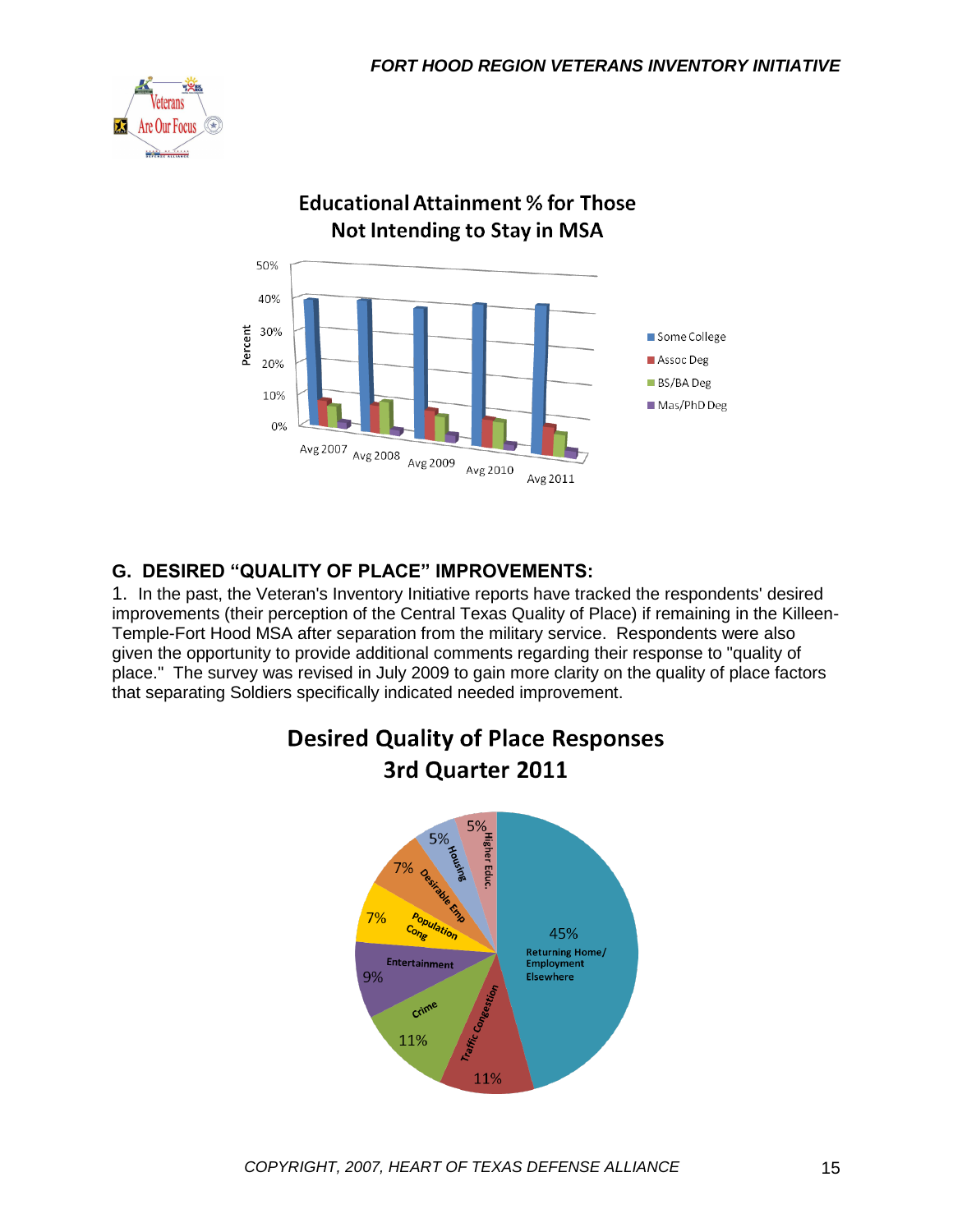

After removing the 45% who state they intend to "return to home of record" (39%) and "moving for employment elsewhere" (6%) choices, the following graph depicts the factors that the remaining 55% cite as quality of place issues.



### **Quality of Place Desires Needing Improvement** 3rd Quarter 2011

2. For this quarter, the top two desired quality of place issues were crime rate and traffic congestion. As the deployments to Iraq come to an end, the Killeen-Temple- Fort Hood MSA is seeing an increase in population and, therefore, an increase in traffic within the areas. While crime stories appear in the local papers, the rate of crime within the area has actually decreased over the years based on the UCR data. Lack of family and adult entertainment in the area was ranked the third desired quality of place improvement while population congestion was ranked the fourth. The perception of population congestion in the area may be a result of several combined factors: several units returning from deployment recently; the military's commitment to increase the dwell time between unit deployments; and the end of deployments to Iraq.

Only eight percent listed the availability of higher education offerings as a quality of place improvement which is the same as last quarter. CTC signed a memorandum of agreement (MOA) in November 2010 with TAMU-CT that articulate and transfer academic credit between the two institutions to complete an associate's degree with CTC or a bachelor's degree with TAMU-CT. In addition, CTC was named for the fourth consecutive year as one of the Top 20 Military-Friendly Colleges and Universities because of its ability to offer associates degrees via face-to-face classroom instruction as well as a distance learning option while providing maximum credit for military education and training. This two-year college, paired with TAMU-CT, provides many Soldiers and their families a more attainable and affordable option to completing their higher education while serving in the military or after separating from the service. We will continue to monitor this growing upper-level university and its partnership with CTC as it becomes more known in the area. While there are areas that separating Soldiers desire to see improvements to within the MSA, the Killeen-Temple-Fort Hood MSA economy appears to be more stable than many other areas in the country as well as most of Texas which makes this a desirable area to live after separating from the military.